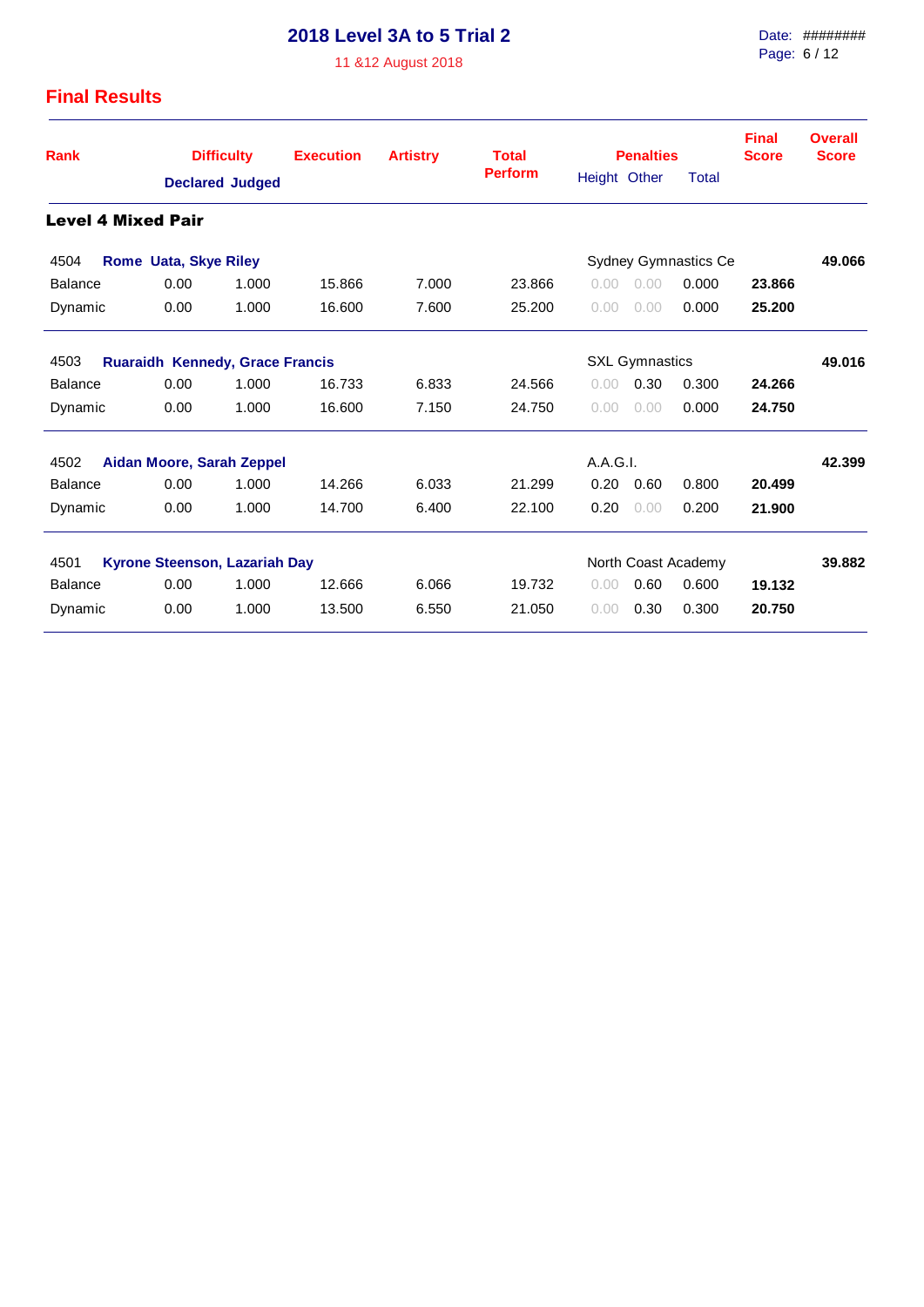11 &12 August 2018

| <b>Rank</b>                         |                                        | <b>Difficulty</b><br><b>Declared Judged</b> |        | <b>Artistry</b> | <b>Total</b>   |                        | <b>Penalties</b>             |                      | <b>Final</b><br><b>Score</b> | <b>Overall</b><br><b>Score</b> |
|-------------------------------------|----------------------------------------|---------------------------------------------|--------|-----------------|----------------|------------------------|------------------------------|----------------------|------------------------------|--------------------------------|
|                                     |                                        |                                             |        |                 | <b>Perform</b> |                        | Height Other<br><b>Total</b> |                      |                              |                                |
| <b>Level 4 Womens Pair (junior)</b> |                                        |                                             |        |                 |                |                        |                              |                      |                              |                                |
| 4025                                | <b>Emily Greene, Xyza Dino</b>         |                                             |        |                 |                |                        |                              | Sydney Gymnastics Ce |                              | 49.266                         |
| <b>Balance</b>                      | 0.00                                   | 1.000                                       | 16.533 | 7.333           | 24.866         | 0.00                   | 0.20                         | 0.200                | 24.666                       |                                |
| Dynamic                             | 0.00                                   | 1.000                                       | 16.800 | 6.800           | 24.600         | 0.00                   | 0.00                         | 0.000                | 24.600                       |                                |
| 4028                                | Isabella Johansen, Macie Parkinson     |                                             |        |                 |                | Sydney Hills Gymnastic |                              | 48.116               |                              |                                |
| <b>Balance</b>                      | 0.00                                   | 1.000                                       | 16.200 | 7.366           | 24.566         | 0.20                   | 0.00                         | 0.200                | 24.366                       |                                |
| Dynamic                             | 0.00                                   | 1.000                                       | 15.700 | 7.250           | 23.950         | 0.20                   | 0.00                         | 0.200                | 23.750                       |                                |
| 4026                                | Kassandra McGrath, Zoe Harris          |                                             |        |                 |                |                        |                              | Sydney Gymnastics Ce |                              | 47.066                         |
| <b>Balance</b>                      | 0.00                                   | 1.000                                       | 16.200 | 7.266           | 24.466         | 0.00                   | 0.60                         | 0.600                | 23.866                       |                                |
| Dynamic                             | 0.00                                   | 1.000                                       | 15.200 | 7.000           | 23.200         | 0.00                   | 0.00                         | 0.000                | 23.200                       |                                |
| 4023                                | Gemma De Rosa, Chloe Henderson         |                                             |        |                 |                |                        | <b>SXL Gymnastics</b>        |                      |                              | 46.799                         |
| <b>Balance</b>                      | 0.00                                   | 1.000                                       | 17.266 | 7.433           | 25.699         | 0.00                   | 0.30                         | 0.300                | 25.399                       |                                |
| Dynamic                             | 0.00                                   | 1.000                                       | 14.100 | 6.300           | 21.400         | 0.00                   | 0.00                         | 0.000                | 21.400                       |                                |
| 4012                                | <b>Tyla Humphrey, Miley Cox</b>        |                                             |        |                 |                |                        | <b>PCYC Taree</b>            |                      |                              | 45.533                         |
| <b>Balance</b>                      | 0.00                                   | 1.000                                       | 15.533 | 7.100           | 23.633         | 0.20                   | 0.30                         | 0.500                | 23.133                       |                                |
| Dynamic                             | 0.00                                   | 1.000                                       | 14.900 | 6.700           | 22.600         | 0.20                   | 0.00                         | 0.200                | 22.400                       |                                |
| 4013                                | <b>Maddy Roddick, Lila Szabo-Virag</b> |                                             |        |                 |                | A.A.G.I.               |                              |                      |                              | 44.716                         |
| <b>Balance</b>                      | 0.00                                   | 1.000                                       | 15.400 | 6.766           | 23.166         | 0.00                   | 0.30                         | 0.300                | 22.866                       |                                |
| Dynamic                             | 0.00                                   | 1.000                                       | 14.400 | 6.450           | 21.850         | 0.00                   | 0.00                         | 0.000                | 21.850                       |                                |
| 4017                                | <b>Tara Newby, Antonia Grech</b>       |                                             |        |                 |                |                        |                              | Gladesville RSL Gymn |                              | 43.799                         |
| <b>Balance</b>                      | 0.00                                   | 1.000                                       | 15.266 | 6.533           | 22.799         | 0.00                   | 0.90                         | 0.900                | 21.899                       |                                |
| Dynamic                             | 0.00                                   | 1.000                                       | 14.300 | 6.600           | 21.900         | 0.00                   | 0.00                         | 0.000                | 21.900                       |                                |
| 4018                                | Teygan Webb, Jaia Hudson               |                                             |        |                 |                | Kimnastix              |                              |                      |                              | 42.316                         |
| <b>Balance</b>                      | 0.00                                   | 1.000                                       | 13.733 | 6.033           | 20.766         | 0.00                   | 0.90                         | 0.900                | 19.866                       |                                |
| Dynamic                             | 0.00                                   | 1.000                                       | 15.000 | 6.450           | 22.450         | 0.00                   | 0.00                         | 0.000                | 22.450                       |                                |
| 4016                                | Olivia Sammut, Vanessa Zounis          |                                             |        |                 |                |                        |                              | Gladesville RSL Gymn |                              | 38.849                         |
| Balance                             | 0.00                                   | 1.000                                       | 13.933 | 5.366           | 20.299         | 0.00                   | 1.50                         | 1.500                | 18.799                       |                                |
| Dynamic                             | 0.00                                   | 0.900                                       | 14.100 | 6.050           | 21.050         | 0.00                   | 1.00                         | 1.000                | 20.050                       |                                |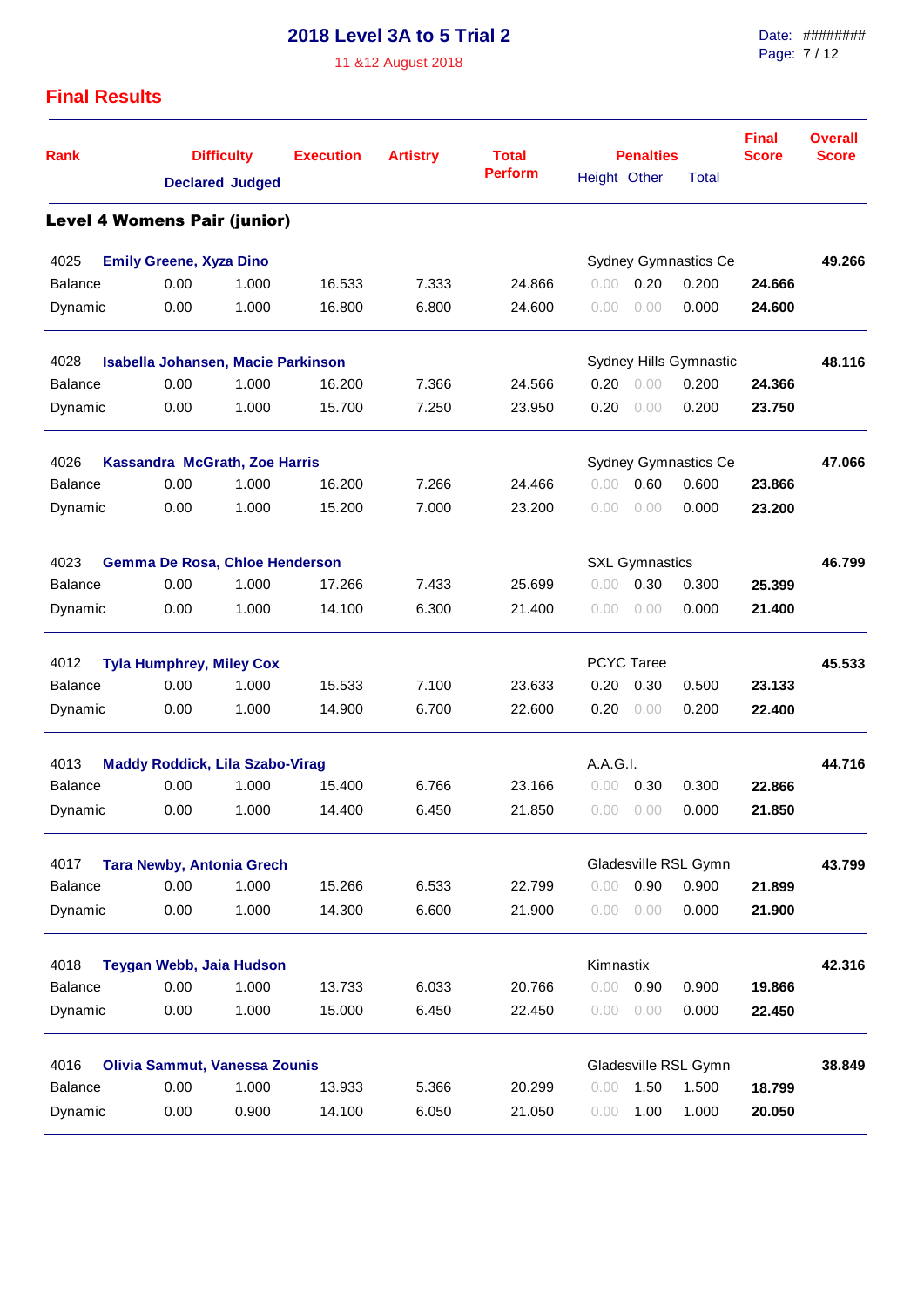11 &12 August 2018

| <b>Rank</b>                         |                                         | <b>Difficulty</b><br><b>Declared Judged</b> |        | <b>Artistry</b> | <b>Total</b>   |              | <b>Penalties</b>      | <b>Final</b><br><b>Score</b> | <b>Overall</b><br><b>Score</b> |        |
|-------------------------------------|-----------------------------------------|---------------------------------------------|--------|-----------------|----------------|--------------|-----------------------|------------------------------|--------------------------------|--------|
|                                     |                                         |                                             |        |                 | <b>Perform</b> | Height Other |                       | <b>Total</b>                 |                                |        |
| <b>Level 4 Womens Pair (senior)</b> |                                         |                                             |        |                 |                |              |                       |                              |                                |        |
| 4022                                | <b>Amileigh Clarke, Erin Blayney</b>    |                                             |        |                 |                |              | <b>SXL Gymnastics</b> |                              |                                | 51.149 |
| <b>Balance</b>                      | 0.00                                    | 1.000                                       | 17.900 | 7.350           | 26.250         | 0.00         | 0.00                  | 0.000                        | 26.250                         |        |
| Dynamic                             | 0.00                                    | 1.000                                       | 17.133 | 6.766           | 24.899         | 0.00         | 0.00                  | 0.000                        | 24.899                         |        |
| 4027                                | Catherine Boffa, Naomi Rogers           |                                             |        |                 |                |              |                       | Sydney Hills Gymnastic       |                                | 47.783 |
| <b>Balance</b>                      | 0.00                                    | 1.000                                       | 15.900 | 7.350           | 24.250         | 0.00         | 0.00                  | 0.000                        | 24.250                         |        |
| Dynamic                             | 0.00                                    | 1.000                                       | 16.000 | 6.533           | 23.533         | 0.00         | 0.00                  | 0.000                        | 23.533                         |        |
| 4024                                | <b>Ilana Tulloch, Juliette Quealy</b>   |                                             |        |                 |                |              | <b>SXL Gymnastics</b> |                              |                                | 46.733 |
| Balance                             | 0.00                                    | 1.000                                       | 15.800 | 6.900           | 23.700         | 0.00         | 0.30                  | 0.300                        | 23.400                         |        |
| Dynamic                             | 0.00                                    | 1.000                                       | 15.733 | 6.600           | 23.333         | 0.00         | 0.00                  | 0.000                        | 23.333                         |        |
| 4001                                | <b>Ebony Lumantas-Hooke, Ffion Davy</b> |                                             |        |                 |                |              | <b>PCYC Taree</b>     |                              |                                | 44.933 |
| <b>Balance</b>                      | 0.00                                    | 1.000                                       | 14.700 | 7.200           | 22.900         | 0.00         | 0.30                  | 0.300                        | 22,600                         |        |
| Dynamic                             | 0.00                                    | 1.000                                       | 15.200 | 6.133           | 22.333         | 0.00         | 0.00                  | 0.000                        | 22.333                         |        |
| 4003                                | <b>Emily Irish, Zoe Kiely</b>           |                                             |        |                 |                | Oak Flats    |                       |                              |                                | 43.733 |
| <b>Balance</b>                      | 0.00                                    | 1.000                                       | 14.800 | 6.400           | 22.200         | 0.00         | 0.30                  | 0.300                        | 21.900                         |        |
| Dynamic                             | 0.00                                    | 1.000                                       | 14.733 | 6.100           | 21.833         | 0.00         | 0.00                  | 0.000                        | 21.833                         |        |
| 4021                                | <b>Jade Turk, Taleah Reid</b>           |                                             |        |                 |                | Oak Flats    |                       |                              |                                | 43.099 |
| <b>Balance</b>                      | 0.00                                    | 1.000                                       | 14.700 | 6.700           | 22,400         | 0.20         | 0.30                  | 0.500                        | 21.900                         |        |
| Dynamic                             | 0.00                                    | 1.000                                       | 14.466 | 5.933           | 21.399         | 0.20         | 0.00                  | 0.200                        | 21.199                         |        |
| 4014                                | <b>Verity Niven, Lily Skinner</b>       |                                             |        |                 |                |              |                       | Acrogym Acrobatics Cl        |                                | 41.566 |
| <b>Balance</b>                      | 0.00                                    | 0.900                                       | 13.700 | 6.800           | 21.400         | 0.20         | 1.60                  | 1.800                        | 19.600                         |        |
| Dynamic                             | 0.00                                    | 1.000                                       | 15.000 | 6.166           | 22.166         | 0.20         | 0.00                  | 0.200                        | 21.966                         |        |
| 4006                                | <b>Joey Scott, Ruby Black</b>           |                                             |        |                 |                |              |                       | <b>Central Coast Gymnast</b> |                                | 38.599 |
| Balance                             | 0.00                                    | 0.900                                       | 12.300 | 6.000           | 19.200         | 0.00         | 1.90                  | 1.900                        | 17.300                         |        |
| Dynamic                             | 0.00                                    | 1.000                                       | 14.333 | 5.966           | 21.299         | 0.00         | 0.00                  | 0.000                        | 21.299                         |        |
| 4005                                | <b>Jennifer Campbell, Cadence Pass</b>  |                                             |        |                 |                |              |                       | <b>Central Coast Gymnast</b> |                                | 36.516 |
| Balance                             | 0.00                                    | 1.000                                       | 12.100 | 6.350           | 19.450         | 0.00         | 0.70                  | 0.700                        | 18.750                         |        |
| Dynamic                             | 0.00                                    | 1.000                                       | 11.066 | 5.700           | 17.766         | 0.00         | 0.00                  | 0.000                        | 17.766                         |        |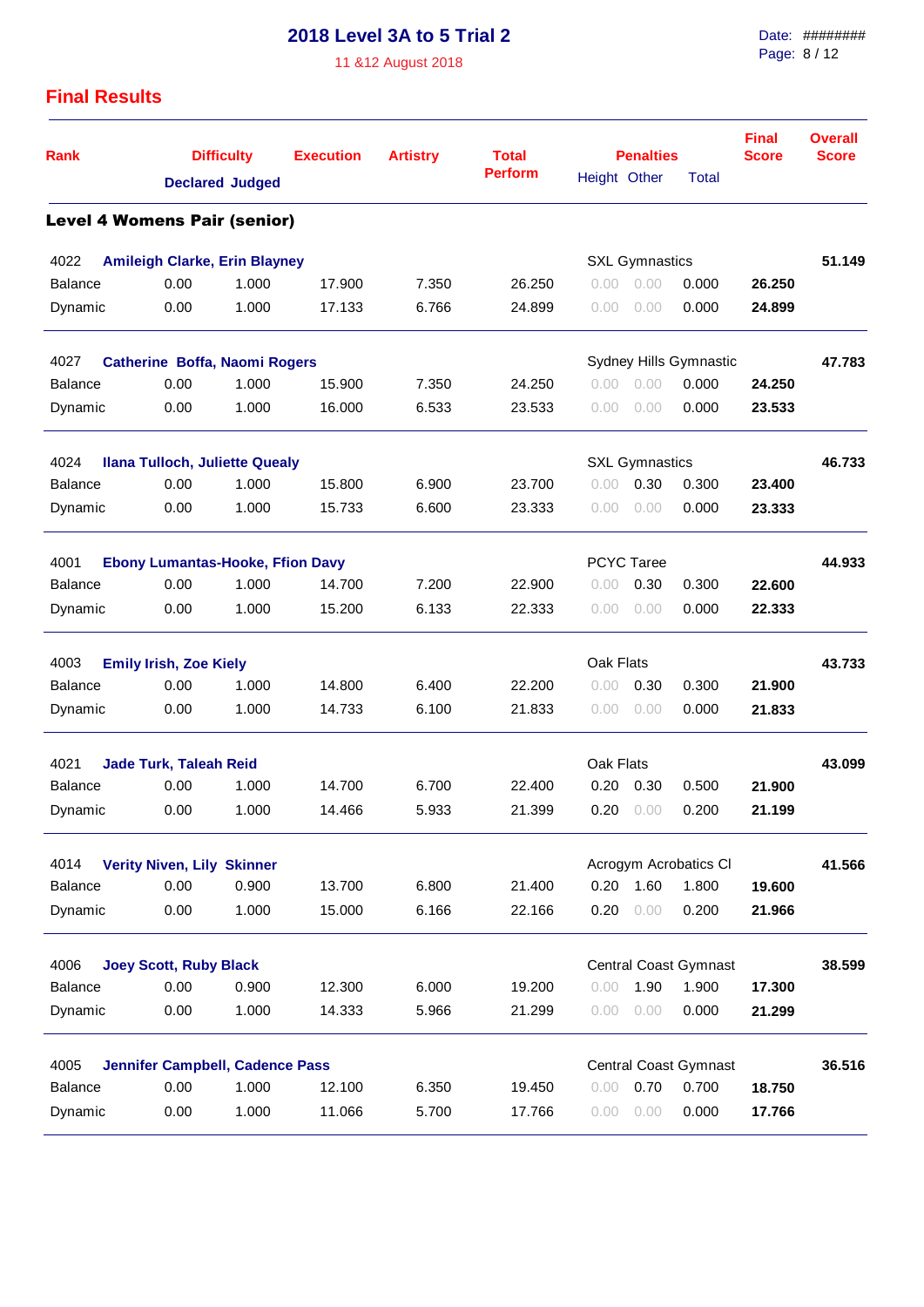11 &12 August 2018

| <b>Rank</b>                |      | <b>Difficulty</b>      |                                                    | <b>Artistry</b> | <b>Total</b>   |                | <b>Penalties</b>      | <b>Final</b><br><b>Score</b> | <b>Overall</b><br><b>Score</b> |        |
|----------------------------|------|------------------------|----------------------------------------------------|-----------------|----------------|----------------|-----------------------|------------------------------|--------------------------------|--------|
|                            |      | <b>Declared Judged</b> |                                                    |                 | <b>Perform</b> | Height Other   |                       | Total                        |                                |        |
| <b>Level 4 Womens Trio</b> |      |                        |                                                    |                 |                |                |                       |                              |                                |        |
| 4312                       |      |                        | Millie Thomsen, Pippa Carnegie, Annabelle Dietrich |                 |                |                | <b>SXL Gymnastics</b> |                              |                                | 51.482 |
| <b>Balance</b>             | 0.00 | 1.000                  | 17.666                                             | 7.366           | 26.032         | 0.00           | 0.00                  | 0.000                        | 26.032                         |        |
| Dynamic                    | 0.00 | 1.000                  | 17.200                                             | 7.250           | 25.450         | 0.00           | 0.00                  | 0.000                        | 25.450                         |        |
| 4311                       |      |                        | Chloe Meisels, Mia Humphries, Gabriella Emo        |                 |                |                | <b>SXL Gymnastics</b> |                              |                                | 50.616 |
| <b>Balance</b>             | 0.00 | 1.000                  | 17.266                                             | 6.700           | 24.966         | 0.00           | 0.00                  | 0.000                        | 24.966                         |        |
| Dynamic                    | 0.00 | 1.000                  | 16.900                                             | 7.750           | 25.650         | 0.00           | 0.00                  | 0.000                        | 25.650                         |        |
| 4313                       |      |                        | Celine Hernandez, Demi Varcoe, Addison Reid        |                 |                |                |                       | Sydney Hills Gymnastic       |                                | 49.349 |
| <b>Balance</b>             | 0.00 | 1.000                  | 16.066                                             | 7.433           | 24.499         | 0.20           | 0.00                  | 0.200                        | 24.299                         |        |
| Dynamic                    | 0.00 | 1.000                  | 17.300                                             | 7.550           | 25.850         | 0.20           | 0.60                  | 0.800                        | 25.050                         |        |
| 4310                       |      |                        | Anna McDermott, Vanessa Altes, Lee-Tal center      |                 |                |                | <b>SXL Gymnastics</b> |                              |                                | 48.683 |
| <b>Balance</b>             | 0.00 | 1.000                  | 16.933                                             | 7.100           | 25.033         | 0.00           | 0.00                  | 0.000                        | 25.033                         |        |
| Dynamic                    | 0.00 | 1.000                  | 15.500                                             | 7.150           | 23.650         | 0.00           | 0.00                  | 0.000                        | 23.650                         |        |
| 4309                       |      |                        | Indiana Morgan, Annie Pagliaro, Eve Morgan         |                 |                |                |                       | Gladesville RSL Gymn         |                                | 47.933 |
| <b>Balance</b>             | 0.00 | 1.000                  | 16.533                                             | 7.100           | 24.633         | $0.00^{\circ}$ | 0.00                  | 0.000                        | 24.633                         |        |
| Dynamic                    | 0.00 | 1.000                  | 15.000                                             | 7.300           | 23.300         | $0.00^{\circ}$ | 0.00                  | 0.000                        | 23.300                         |        |
| 4305                       |      |                        | Charli Burke, Hayley Formica, Ella Clark           |                 |                |                |                       | Acrogym Acrobatics CI        |                                | 47.266 |
| <b>Balance</b>             | 0.00 | 1.000                  | 15.466                                             | 7.100           | 23.566         | $0.00^{\circ}$ | 0.00                  | 0.000                        | 23.566                         |        |
| Dynamic                    | 0.00 | 1.000                  | 15.900                                             | 6.800           | 23.700         | 0.00           | 0.00                  | 0.000                        | 23.700                         |        |
| 4304                       |      |                        | Arnika Short, Kristy Ellis, Ashleigh Lestrange     |                 |                |                |                       | Acrogym Acrobatics Cl        |                                | 45.533 |
| <b>Balance</b>             | 0.00 | 1.000                  | 16.133                                             | 6.700           | 23.833         |                | 0.00 0.00             | 0.000                        | 23.833                         |        |
| Dynamic                    | 0.00 | 1.000                  | 13.900                                             | 6.800           | 21.700         | 0.00           | 0.00                  | 0.000                        | 21.700                         |        |
| 4308                       |      |                        | Ava Gibson, Abby Batchelor, Charlee Keith          |                 |                |                |                       | Gladesville RSL Gymn         |                                | 45.132 |
| <b>Balance</b>             | 0.00 | 1.000                  | 15.866                                             | 6.866           | 23.732         | 0.00           | 0.60                  | 0.600                        | 23.132                         |        |
| Dynamic                    | 0.00 | 1.000                  | 14.300                                             | 6.700           | 22.000         | 0.00           | 0.00                  | 0.000                        | 22,000                         |        |
| 4306                       |      |                        | Mia Carrabin, Zoe Donnan, Bella Crittenden         |                 |                |                |                       | Acrogym Acrobatics CI        |                                | 44.432 |
| <b>Balance</b>             | 0.00 | 1.000                  | 14.666                                             | 6.766           | 22.432         | 0.00           | 0.60                  | 0.600                        | 21.832                         |        |
| Dynamic                    | 0.00 | 1.000                  | 14.700                                             | 6.900           | 22.600         | 0.00           | 0.00                  | 0.000                        | 22.600                         |        |
| 4307                       |      |                        | Ellie Gamboa, Abby Frazer, Grace Kelly             |                 |                |                | Altitude Gym Sports   |                              |                                | 44.166 |
| <b>Balance</b>             | 0.00 | 1.000                  | 13.466                                             | 6.600           | 21.066         |                | $0.00 \quad 0.00$     | 0.000                        | 21.066                         |        |
| Dynamic                    | 0.00 | 1.000                  | 15.000                                             | 7.100           | 23.100         | 0.00           | 0.00                  | 0.000                        | 23.100                         |        |